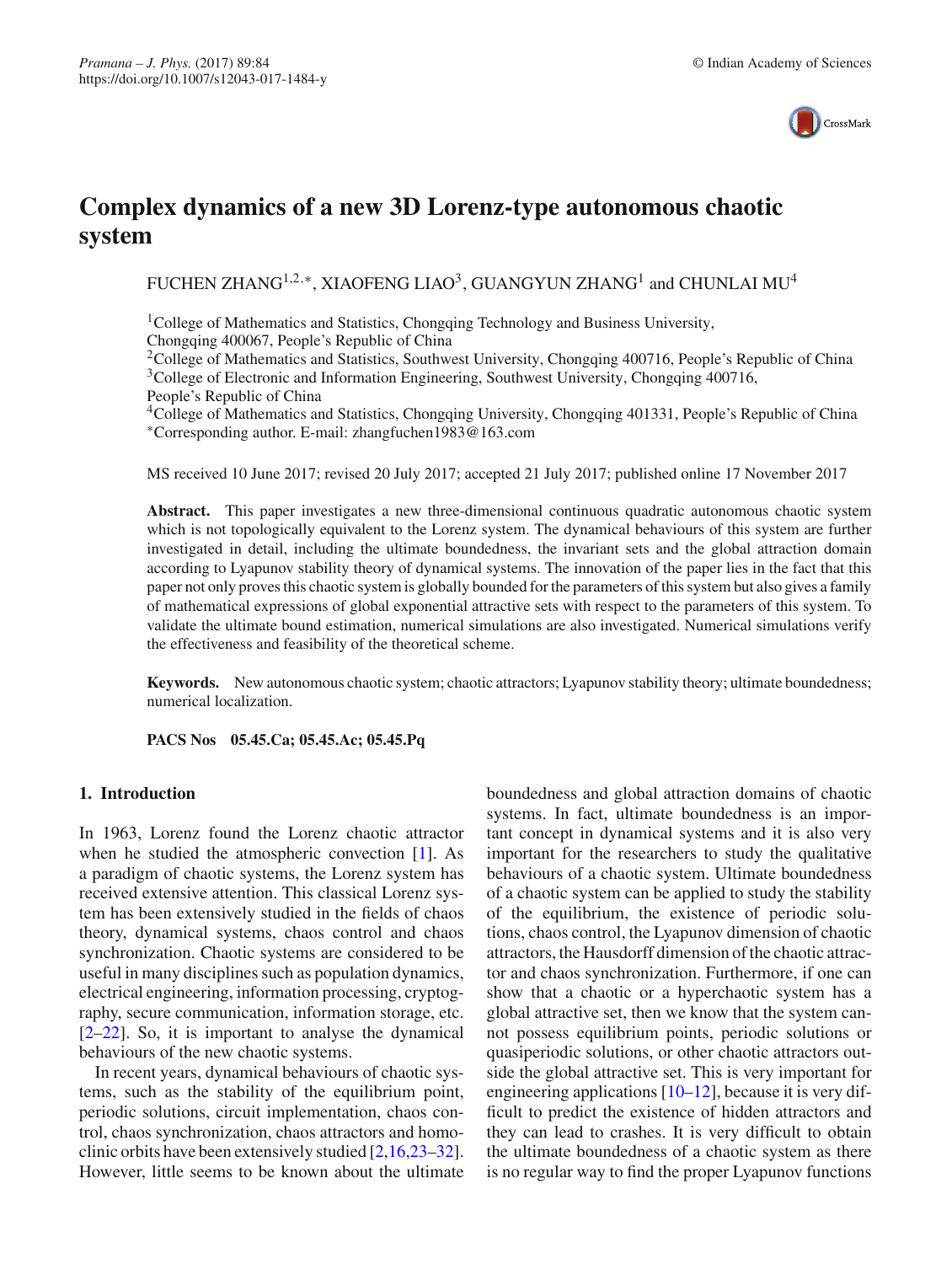for the given chaotic system. Leonov *et al* studied the boundedness of the famous Lorenz system with a large number of literature and obtained many fruitful results [\[6](#page-6-7)[,7\]](#page-6-8). Motivated by Leonov's work, Yu and Zhang *et al* gave new results of the ultimate bound on the trajectories of the family of the Lorenz systems according to the stability theory of dynamical systems [\[33](#page-7-1)[,34\]](#page-7-2). The ultimate bounds of other Lorenz-type chaotic systems were also studied [\[35](#page-7-3)[–41](#page-7-4)].

Motivated by this discussion, we shall study the dynamics of a new Lorenz-like chaotic system which is not topologically equivalent to the Lorenz system. The rest of this paper is organized as follows. The chaotic model is given in [§2.](#page-1-0) In [§3,](#page-2-0) we use Lyapunov stability theory to study the ultimate boundedness and global attractive sets of this chaotic system. Numerical localization of the attractor is also presented in [§3.](#page-2-0) Section [4](#page-6-9) gives conclusions.

#### <span id="page-1-0"></span>**2. Dynamical system model**

A new chaotic system derived from the Lorenz system is given by the following autonomous differential equations [\[42](#page-7-5)]:

<span id="page-1-1"></span>
$$
\begin{cases}\n\frac{dx}{dt} = a(y - x), \\
\frac{dy}{dt} = xz - y, \\
\frac{dz}{dt} = b - xy - cz,\n\end{cases}
$$
\n(1)

where  $X = (x, y, z)^T \in R^3$  is the state variable of system [\(1\)](#page-1-1),  $a > 0, b > 0, c > 0$  are the parameters of system  $(1)$ . The authors have proved that system  $(1)$ is not topologically equivalent to the Lorenz system, the Chen system, the Lü system, and the unified sys-tem in [\[42\]](#page-7-5). If  $a = 5, b = 16, c = 1$ , there exists a chaotic attractor for the chaotic system  $(1)$  [\[42\]](#page-7-5). Figure [1](#page-1-2) shows the chaotic attractor of system [\(1\)](#page-1-1) plotted in the xOyz space. Figure [2](#page-1-3) shows the projection of the chaotic attractor of system [\(1\)](#page-1-1) onto the  $x - y$  plane. Figure [3](#page-1-4) shows the projection of the chaotic attractor of system [\(1\)](#page-1-1) onto the  $x-z$  plane. Figure [4](#page-2-1) shows the projection of the chaotic attractor of system [\(1\)](#page-1-1) onto the *y*−*z* plane.

*Remark* 1*.* Currently, the question of the equivalence of various Lorenz-like systems and the possibility of universal consideration of their behaviour, are being actively discussed in view of the possibility of reduction of such systems to the same form with the help of various reversible transformations. In general, it is interesting and difficult to discuss the equivalence of various Lorenz-like systems (see the excellent paper [\[16\]](#page-6-3)



<span id="page-1-2"></span>Figure 1. Chaotic attractor of system [\(1\)](#page-1-1) in the xOyz space.



<span id="page-1-3"></span>**Figure 2.** Projection of the chaotic attractor onto the *x*−*y* plane.



<span id="page-1-4"></span>**Figure 3.** Projection of the chaotic attractor onto the *x*−*z* plane.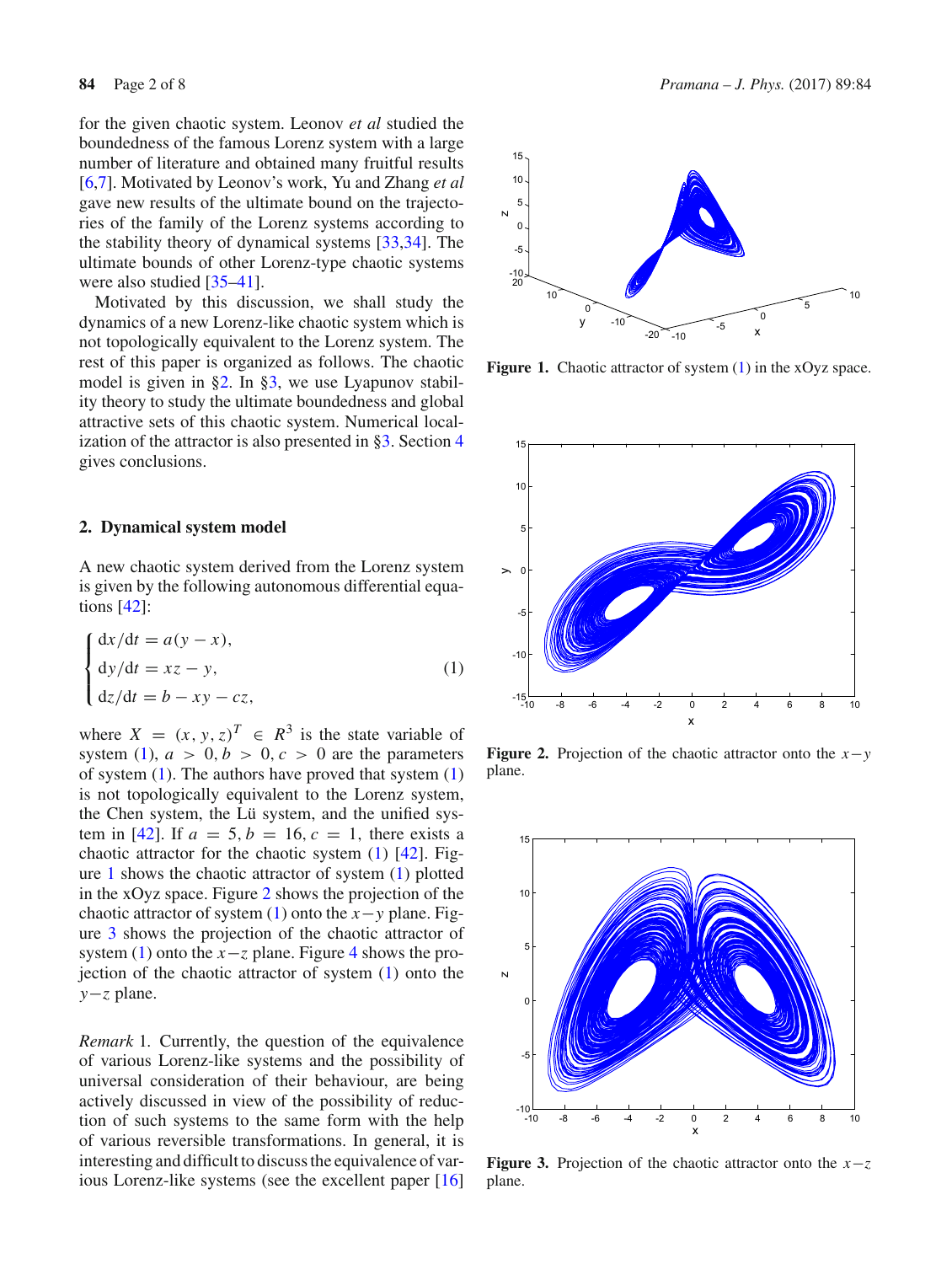

<span id="page-2-1"></span>**Figure 4.** Projection of the chaotic attractor onto the *y*−*z* plane.

for a detailed discussion of the equivalence of various Lorenz-like chaotic systems).

## 2.1 *Dissipation*

The state space of system  $(1)$  is three-dimensional. The vector field on the right-hand sides of system [\(1\)](#page-1-1) is defined by

$$
f(X) = \begin{bmatrix} f_1(X) \\ f_2(X) \\ f_3(X) \end{bmatrix} = \begin{bmatrix} ay - ax \\ xz - y \\ b - xy - cz \end{bmatrix}.
$$

Since the divergence of the vector field  $f(X)$  is easily calculated as

$$
\nabla V = \frac{\partial f_1}{\partial x} + \frac{\partial f_2}{\partial y} + \frac{\partial f_3}{\partial z} = -a - c - 1,
$$

as long as  $a + c + 1 > 0$ , system [\(1\)](#page-1-1) is dissipative, and it converges to a set of measure zero with exponential rate  $dV/dt = e^{-(a+c+1)}$ . It means  $V(t) = V_0e^{-(a+c+1)t}$  for the initial cubage  $V_0$ .

## 2.2 *Invariance*

The positive *z*-axis is invariant under the flow, that is to say, *z*-axis is positively invariant under the flow generated by system [\(1\)](#page-1-1). However, this is not the case on the positive *x*-axis and *y*-axis.

The equilibria and stability, various chaotic attractors, Poincaré maps, bifurcations, and Lyapunov-exponent spectrum of this system [\(1\)](#page-1-1) are studied in [\[42](#page-7-5)]. In the following, we shall discuss the ultimate boundedness and the domain of attraction of system [\(1\)](#page-1-1) according to Lyapunov stability theory.

### <span id="page-2-0"></span>**3. Dynamical behaviours of the new chaotic system**

## 3.1 *Ultimate boundedness*

In this section, we shall discuss the ultimate bounded-ness of system [\(1\)](#page-1-1) for  $\forall a > 0, b > 0, c > 0$ . Before giving the main results of this paper, let us first introduce the following lemma.

<span id="page-2-3"></span>**Lemma 1.** *Let us define a three-dimensional ellipsoid*

$$
\Gamma_1 = \left\{ (x_1, y_1, z_1) | \frac{x_1^2}{n^2} + \frac{y_1^2}{k^2} + \frac{(z_1 - l)^2}{l^2} = 1, nkl \neq 0 \right\}
$$
\n(2)

*and the function of three variables*  $H(x_1, y_1, z_1) = x_1^2 +$  $y_1^2 + z_1^2$ ,  $(x_1, y_1, z_1) \in \Gamma_1$ . *Then we obtain* 

$$
\max_{(x_1, y_1, z_1) \in \Gamma_1} H = \begin{cases} \frac{n^4}{n^2 - l^2}, & n \ge k, n \ge \sqrt{2}l, \\ \frac{k^4}{k^2 - l^2}, & k > n, k \ge \sqrt{2}l, \\ 4l^2, & k < \sqrt{2}l, n < \sqrt{2}l. \end{cases}
$$

*Proof.* It can be easily proved by the Lagrange multiplier method.  $\Box$ 

<span id="page-2-5"></span>**Theorem 1.** For any  $a > 0, b > 0, c > 0$ , the follow*ing set*

<span id="page-2-4"></span>
$$
\Omega_{\lambda,m} = \left\{ (x, y, z) | \lambda x^2 + my^2 + m \left( z + \frac{a\lambda}{m} \right)^2 \right\}
$$
  

$$
\leq R^2, \forall \lambda > 0, \forall m > 0 \right\}
$$
 (3)

*is the ultimate bound set and positively invariant set of system* [\(1\)](#page-1-1), *where*

$$
R^{2} = \begin{cases} \frac{(ac\lambda + bm)^{2}}{4am(c-a)}, & a \le 1, c \ge 2a, \\ \frac{(ac\lambda + bm)^{2}}{4m(c-1)}, & a > 1, c \ge 2, \\ \frac{(ac\lambda + bm)^{2}}{c^{2}m}, & c < 2a, c < 2. \end{cases}
$$

*Proof.* Define the following Lyapunov-like function

<span id="page-2-2"></span>
$$
V_{m,\lambda}(X) = V_{m,\lambda}(x, y, z) = \lambda x^2 + m y^2
$$
  
+ 
$$
m \left( z + \frac{a\lambda}{m} \right)^2, \quad \forall \lambda > 0, \forall m > 0. \quad (4)
$$

Computing the derivative of  $V_{m,\lambda}(x, y, z)$  along the trajectory of system  $(1)$ , we have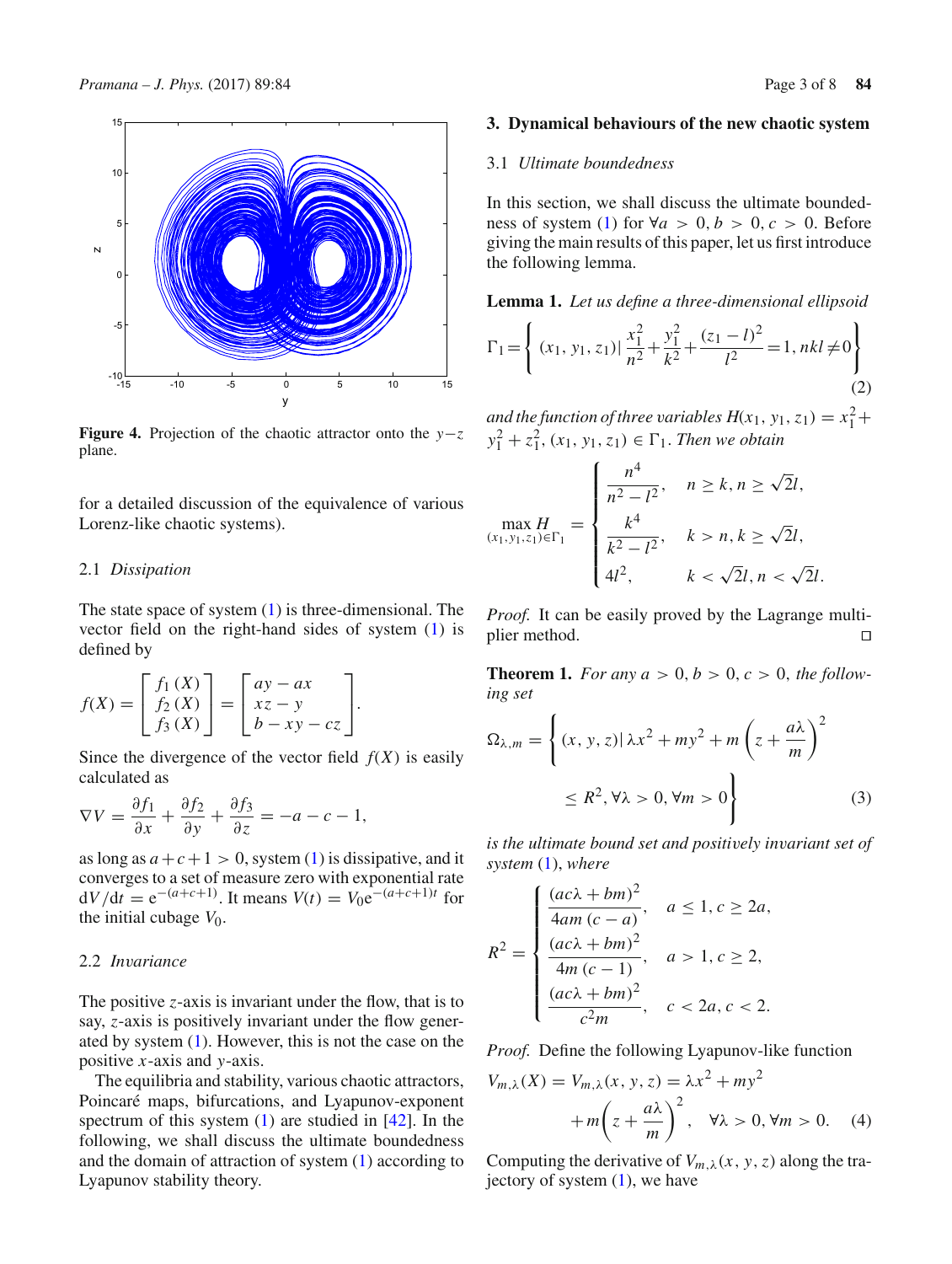$$
\frac{dV_{m,\lambda}(x, y, z)}{dt}
$$
\n
$$
= 2\lambda x \frac{dx}{dt} + 2my \frac{dy}{dt}
$$
\n
$$
+ 2m\left(z + \frac{a\lambda}{m}\right) \frac{dz}{dt}
$$
\n
$$
= 2\lambda x (ay - ax) + 2my (xz - y)
$$
\n
$$
+ 2m\left(z + \frac{a\lambda}{m}\right)(b - xy - cz)
$$
\n
$$
= -2a\lambda x^2 - 2my^2 - 2cmz^2
$$
\n
$$
+ 2(bm - ac\lambda)z + 2ab\lambda.
$$

Obviously, the surface  $\Gamma_0$  that is defined by

<span id="page-3-0"></span>
$$
\Gamma_0 = \left\{ (x, y, z) | a\lambda x^2 + my^2 + cm \left( z - \frac{bm - ac\lambda}{2cm} \right)^2 \right\}
$$

$$
= \frac{(bm + ac\lambda)^2}{4cm} \right\}
$$
(5)

is an ellipsoid in  $R^3$  for  $\forall a > 0, b > 0, c > 0$ , Outside  $\Gamma_0$ ,  $\frac{dV_{m,\lambda}(X)}{dt}$  $\frac{dV_{m,\lambda}(X)}{dt}$  < 0, while inside  $\Gamma_0$ ,  $\frac{dV_{m,\lambda}(X)}{dt}$  $\frac{d}{dt} > 0.$ Thus, the maximum value of  $V_{m,\lambda}(x, y, z)$  can only be reached at  $\Gamma_0$ . Since  $V_{m,\lambda}(X)$  is a continuous function and  $\Gamma_0$  is a bounded closed set, the function [\(4\)](#page-2-2) can reach its maximum value max  $V_{m,\lambda}(X) = R^2$ ,  $(X \in \Gamma_0)$  on the surface  $\Gamma_0$  defined in [\(5\)](#page-3-0).

Obviously,  $\{(x, y, z) | V_{m,\lambda}(X) \le \max V_{m,\lambda}(X), X \in$  $\Gamma_0$  contains the solutions of the chaotic system [\(1\)](#page-1-1). By solving the following conditional extremum problem, one can get the maximum value of function [\(4\)](#page-2-2) as follows:

$$
\begin{cases}\n\max V_{m,\lambda}(X) = \max \{ \lambda x^2 + m y^2 + m (z + a \lambda / m)^2 \}, \\
s.t. a \lambda x^2 + m y^2 + cm \left( z - \frac{bm - ac \lambda}{2cm} \right)^2 \\
= \frac{(bm + ac \lambda)^2}{4cm},\n\end{cases} (6)
$$

that is,

<span id="page-3-1"></span>
$$
\begin{cases}\n\max V_{m,\lambda}(X) = \max \{ \lambda x^2 + my^2 + m(z + a\lambda/m)^2 \}, \\
s.t. \frac{\lambda x^2}{(bm + ac\lambda)^2/4acm} + \frac{my^2}{(bm + ac\lambda)^2/4cm} \\
+ \frac{m(z - (bm - ac\lambda)/2cm)^2}{(bm + ac\lambda)^2/4c^2m} = 1.\n\end{cases} (7)
$$

Let  $\sqrt{\lambda}x = x_1, \sqrt{m}y = y_1, \sqrt{m}z = z_1$ , then the above conditional extremum problem [\(7\)](#page-3-1) takes the form:

<span id="page-3-2"></span>
$$
\begin{cases}\n\max V_{m,\lambda}(X) = \max \left\{ x_1^2 + y_1^2 + (z_1 + a\lambda/\sqrt{m})^2 \right\}, \\
s.t. \frac{x_1^2}{(bm + ac\lambda)^2/4acm} + \frac{y_1^2}{(bm + ac\lambda)^2/4cm} \\
+ \frac{(z_1 - (bm - ac\lambda)/2c\sqrt{m})^2}{(bm + ac\lambda)^2/4c^2m} = 1.\n\end{cases}
$$
\n(8)

 $x_1 = x_1, y_1 = y_1, z_1 + (a\lambda/\sqrt{m}) = w_1$ 

then the conditional extremum problem [\(8\)](#page-3-2) takes the form:

<span id="page-3-3"></span>
$$
\begin{cases}\n\max V_{m,\lambda}(X) = \max \left\{ x_1^2 + y_1^2 + w_1^2 \right\}, \\
s.t. \frac{x_1^2}{(bm + ac\lambda)^2/4acm} + \frac{y_1^2}{(bm + ac\lambda)^2/4cm} \\
+ \frac{(w_1 - (bm + ac\lambda)/2c\sqrt{m})^2}{(bm + ac\lambda)^2/4c^2m} = 1.\n\end{cases} (9)
$$

According to Lemma [1,](#page-2-3) we can easily get the conditional extremum problem [\(9\)](#page-3-3) as

$$
R^{2} = \begin{cases} \frac{(ac\lambda + bm)^{2}}{4am(c-a)}, & a \le 1, c \ge 2a, \\ \frac{(ac\lambda + bm)^{2}}{4m(c-1)}, & a > 1, c \ge 2, \\ \frac{(ac\lambda + bm)^{2}}{c^{2}m}, & c < 2a, c < 2. \end{cases}
$$

Finally, it is easy to show that  $(3)$  is the ultimate bound and positively invariant set of chaotic system [\(1\)](#page-1-1). This completes the proof.  $\Box$ 

# *Remark* 2*.*

(i) Let us take  $\lambda = 1$ , then we obtain

$$
\Omega_{1,m} = \left\{ (x, y, z) | x^2 + my^2
$$

$$
+ m \left( z + \frac{a}{m} \right)^2 \le l^2, \forall m > 0 \right\}
$$

is the ultimate bound and positively invariant set of chaotic system  $(1)$ , where

$$
l^{2} = \begin{cases} \frac{(ac + bm)^{2}}{4am(c - a)}, & a \le 1, c \ge 2a, \\ \frac{(ac + bm)^{2}}{4m(c - 1)}, & a > 1, c \ge 2, \\ \frac{(ac + bm)^{2}}{c^{2}m}, & c < 2a, c < 2. \end{cases}
$$

(ii) Let us take  $m = 1$ , then we obtain

$$
\Omega_{\lambda,1} = \{(x, y, z) | \lambda x^2 + y^2 + (z + a\lambda)^2
$$
  
\n
$$
\leq r^2, \forall \lambda > 0 \}
$$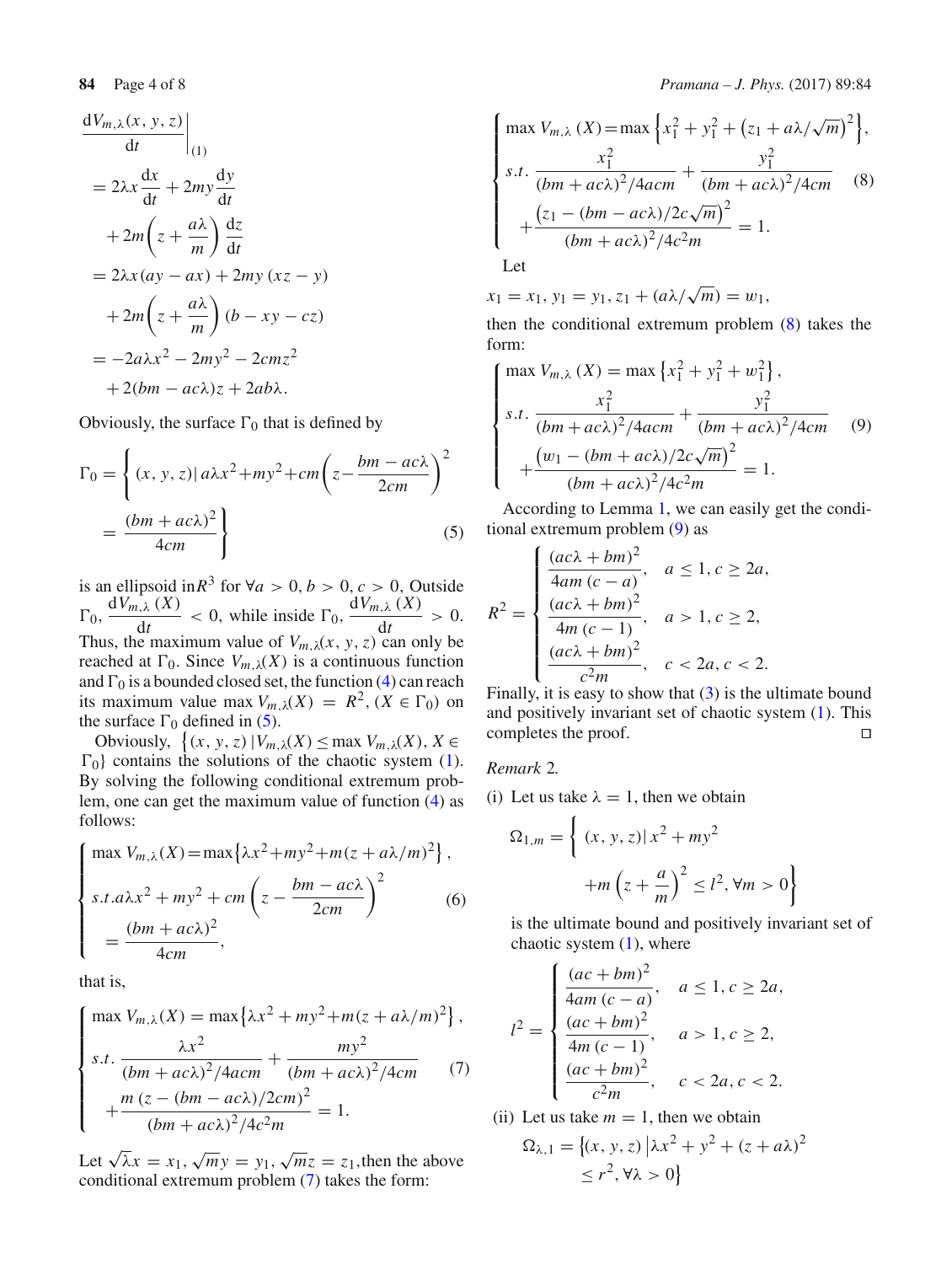is the ultimate bound set and positively invariant set of chaotic system  $(1)$ , where

$$
r^{2} = \begin{cases} \frac{(ac\lambda + b)^{2}}{4a(c - a)}, & a \le 1, c \ge 2a, \\ \frac{(ac\lambda + b)^{2}}{4(c - 1)}, & a > 1, c \ge 2, \\ \frac{(ac\lambda + b)^{2}}{c^{2}}, & c < 2a, c < 2. \end{cases}
$$

(iii) Let us take  $m = 1$ ,  $\lambda = 1$ , then we obtain

$$
\Omega_{1,1} = \left\{ (x, y, z) | x^2 + y^2 + (z + a)^2 \le L^2 \right\}
$$

is the ultimate bound and positively invariant set of chaotic system  $(1)$ , where

$$
L^{2} = \begin{cases} \frac{(ac+b)^{2}}{4a(c-a)}, & a \le 1, c \ge 2a, \\ \frac{(ac+b)^{2}}{4(c-1)}, & a > 1, c \ge 2, \\ \frac{(ac+b)^{2}}{c^{2}}, & c < 2a, c < 2. \end{cases}
$$

When  $a = 5$ ,  $b = 16$ ,  $c = 1$  [\[42](#page-7-5)], we obtain that

$$
\Omega_{1,1} = \left\{ (x, y, z) | x^2 + y^2 + (z + 5)^2 \le 21^2 \right\}
$$

is the ultimate bound and positively invariant set of chaotic system  $(1)$ . In figure [5,](#page-4-0) we give the localization of chaotic attractor of system  $(1)$  in the xOyz space defined by  $\Omega_{1,1}$ . Figure [6](#page-4-1) shows the projection of  $\Omega_{1,1}$  onto the *x*−*y* plane. Figure [7](#page-4-2) shows the projection of  $\Omega_{1,1}$  onto the *x*−*z* plane. Figure [8](#page-4-3) shows the projection of  $\Omega_{1,1}$  onto the *y*−*z* plane.

(iv) An oscillation in a dynamical system can be easily localized numerically if initial conditions from its open neighbourhood lead to long-time behaviour that approaches the oscillation. Such oscillation (or a set of oscillations) is called an attractor, and



<span id="page-4-0"></span>**Figure 5.** Localization of the chaotic attractor of system  $(1)$ defined by  $\Omega_{1,1}$ .



<span id="page-4-1"></span>**Figure 6.** Projection of  $\Omega_{1,1}$  onto the *x*−*y* plane.



<span id="page-4-2"></span>**Figure 7.** Projection of  $\Omega_{1,1}$  onto the *x*−*z* plane.



**Figure 8.** Projection of  $\Omega_{1,1}$  onto the *y*−*z* plane.

<span id="page-4-3"></span>its attracting set is called the basin of attraction. Thus, from a computational point of view in applied problems of nonlinear analysis of dynamical models, it is essential to regard attractors depending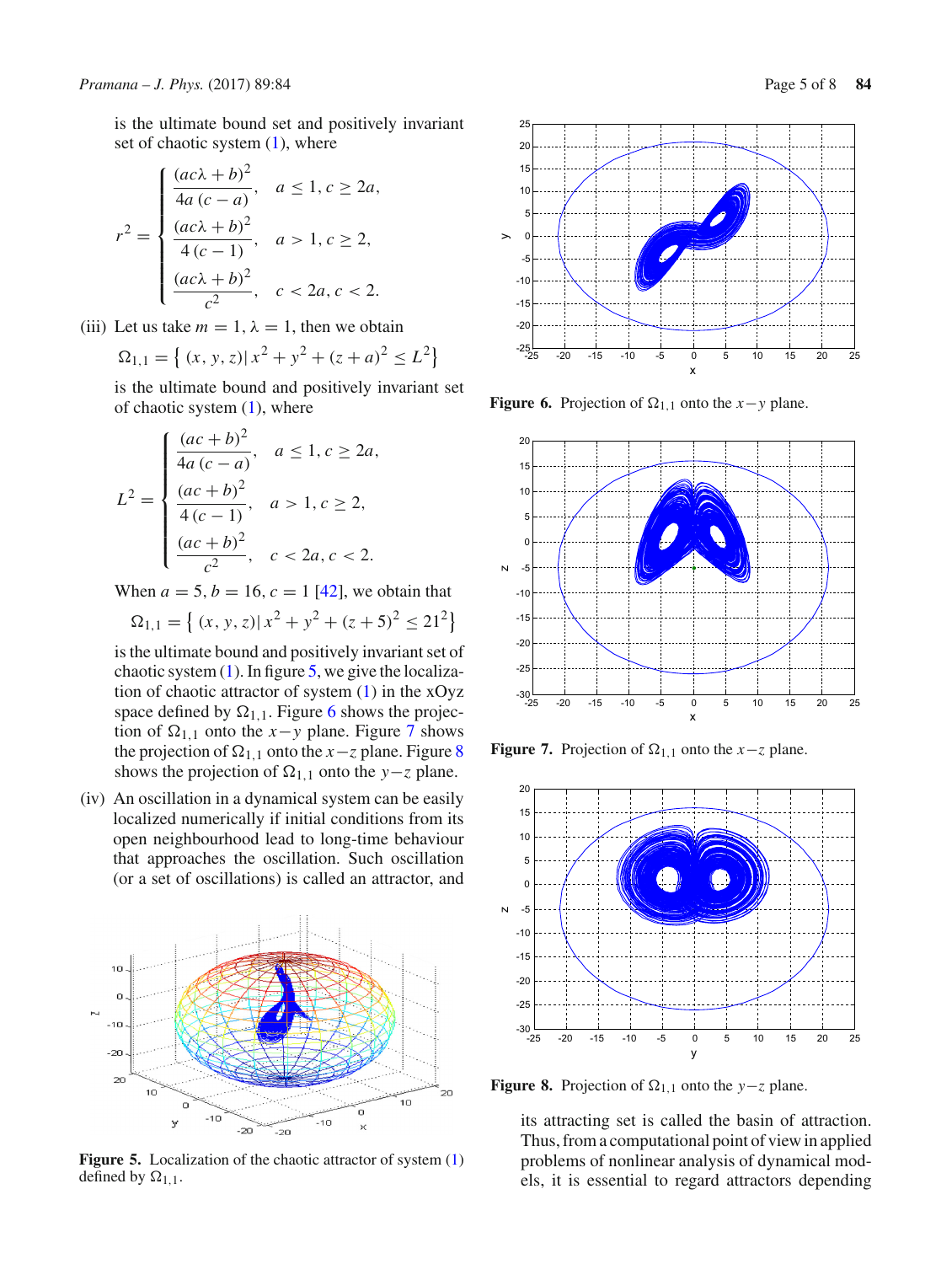on the simplicity of finding its basin of attraction in the phase space (see the excellent papers [\[43](#page-7-6)[,44](#page-7-7)] for a detailed discussion of the chaotic attractor).

3.1.1 *Global attraction domain.* Though Theorem [1](#page-2-5) claims that chaotic system [\(1\)](#page-1-1) is ultimate boundedness, it does not give the trajectory rate of system [\(1\)](#page-1-1) going from the exterior of the global attractive sets into the interior of the global attractive sets. The trajectory rate of system [\(1\)](#page-1-1) going from the exterior of the global attractive sets into the interior of the global attractive sets is described by Theorem [2.](#page-5-0) In this section, we shall study the global attractive sets of chaotic system [\(1\)](#page-1-1) for  $\forall a > 0, b >$  $0, c > 0.$ 

<span id="page-5-0"></span>**Theorem 2.** *For any*  $\lambda > 0$ ,  $m > 0$ ,  $a > 0$ ,  $b > 0$ ,  $c > 0$ 0, *with*

$$
V_{m,\lambda}(X) = V_{m,\lambda}(x, y, z) = \lambda x^2 + m y^2
$$
  
+ 
$$
m \left(z + \frac{a\lambda}{m}\right)^2,
$$
  

$$
\forall \lambda > 0, \forall m > 0, \theta = \min \{a, c, 1\},
$$
  

$$
L_{m,\lambda} = \frac{(bm + ac\lambda)^2}{\theta cm},
$$
  

$$
X(t) = (x(t), y(t), z(t)),
$$
  

$$
X(t_0) = (x(t_0), y(t_0), z(t_0)).
$$

*When*  $V_{m,\lambda}(X(t)) > L_{m,\lambda}, V_{m,\lambda}(X(t_0)) > L_{m,\lambda},$  we *get the inequality of this system* [\(1\)](#page-1-1)*, given by*

$$
V_{m,\lambda}(X(t)) - L_{m,\lambda} \leq \left[ V_{m,\lambda}(X(t_0)) - L_{m,\lambda} \right] e^{-\theta(t-t_0)}.
$$

*Especially*, *the set*

$$
\Psi_{\lambda,m} = \{ X | V_{m,\lambda}(X(t)) \le L_{m,\lambda} \}
$$
  
= 
$$
\left\{ (x, y, z) | \lambda x^2 + m y^2 + m \left( z + \frac{a\lambda}{m} \right)^2 \le L_{m,\lambda}, \right\}
$$
  

$$
\forall \lambda > 0, \forall m > 0 \right\},
$$

*is the global exponential attractive set of system* [\(1\)](#page-1-1)*.*

*Proof.* Let us define

$$
f(z) = -cmz^{2} + 2bmz + 2ab\lambda + \frac{ca^{2}\lambda^{2}}{m},
$$
  

$$
\forall c > 0, \forall m > 0,
$$

then we get

 $\max_{z \in R} f(z) = \frac{(ac\lambda + bm)^2}{cm}$  $\frac{1}{cm}$ .

Define the following Lyapunov-like function:

$$
V_{m,\lambda}(X) = V_{m,\lambda}(x, y, z)
$$

$$
= \lambda x^2 + my^2 + m\left(z + \frac{a\lambda}{m}\right)^2, \quad \forall \lambda > 0, \forall m > 0.
$$

Computing the derivative of  $V_{m,\lambda}(X(t))$  along the trajectory of system  $(1)$ , when

$$
V_{m,\lambda}(X(t)) > L_{m,\lambda}, V_{m,\lambda}(X(t_0)) > L_{m,\lambda},
$$

we have

$$
\frac{dV_{m,\lambda}(X)}{dt}\Big|_{(1)}
$$
\n
$$
= 2\lambda x \frac{dx}{dt} + 2my \frac{dy}{dt} + 2m\left(z + \frac{a\lambda}{m}\right) \frac{dz}{dt}
$$
\n
$$
= 2\lambda x (ay - ax) + 2my(xz - y)
$$
\n
$$
+ 2m\left(z + \frac{a\lambda}{m}\right)(b - xy - cz)
$$
\n
$$
= -2a\lambda x^2 - 2my^2 - 2cnz^2
$$
\n
$$
+ 2(bm - ac\lambda)z + 2ab\lambda
$$
\n
$$
\le -a\lambda x^2 - my^2 - 2cnz^2
$$
\n
$$
+ 2(bm - ac\lambda)z + 2ab\lambda
$$
\n
$$
= -a\lambda x^2 - my^2 - cmz^2 - 2ac\lambda z - cmz^2
$$
\n
$$
+ 2bmz + 2ab\lambda
$$
\n
$$
= -a\lambda x^2 - my^2 - cm\left(z + \frac{a\lambda}{m}\right)^2 - cmz^2
$$
\n
$$
+ 2bmz + 2ab\lambda + \frac{ca^2\lambda^2}{m}
$$
\n
$$
\le -\theta V_{m,\lambda}(X) + f(z)
$$
\n
$$
\le -\theta V_{m,\lambda}(X) + \max_{z \in R} f(z)
$$
\n
$$
= -\theta V_{m,\lambda}(X) + \frac{(ac\lambda + bm)^2}{cm}
$$
\n
$$
\le -\theta (V_{m,\lambda}(X) - L_{m,\lambda}) < 0.
$$

<span id="page-5-1"></span>That is equivalent to say,

$$
\left. \frac{\mathrm{d}V_{m,\lambda}(X(t))}{\mathrm{d}t} \right|_{(1)} \leq -\theta \left( V_{m,\lambda} \left( X \left( t \right) \right) - L_{m,\lambda} \right) < 0. \tag{10}
$$

Integrating both sides of [\(10\)](#page-5-1) yields

$$
V_{m,\lambda}(X(t)) \leq V_{m,\lambda}(X(t_0)) e^{-\theta(t-t_0)}
$$
  
+ 
$$
\int_{t_0}^t \theta L_{m,\lambda} e^{-\theta(t-\tau)} d\tau
$$
  
= 
$$
V_{m,\lambda}(X(t_0)) e^{-\theta(t-t_0)} + L_{m,\lambda}(1 - e^{-\theta(t-t_0)}).
$$

If  $V_{m,\lambda}(X(t)) > L_{m,\lambda}, V_{m,\lambda}(X(t_0)) > L_{m,\lambda}$ , we have the exponential inequality for system [\(1\)](#page-1-1),

$$
V_{m,\lambda}(X(t)) - L_{m,\lambda} \leq \left[ V_{m,\lambda}(X(t_0)) - L_{m,\lambda} \right] e^{-\theta(t-t_0)}.
$$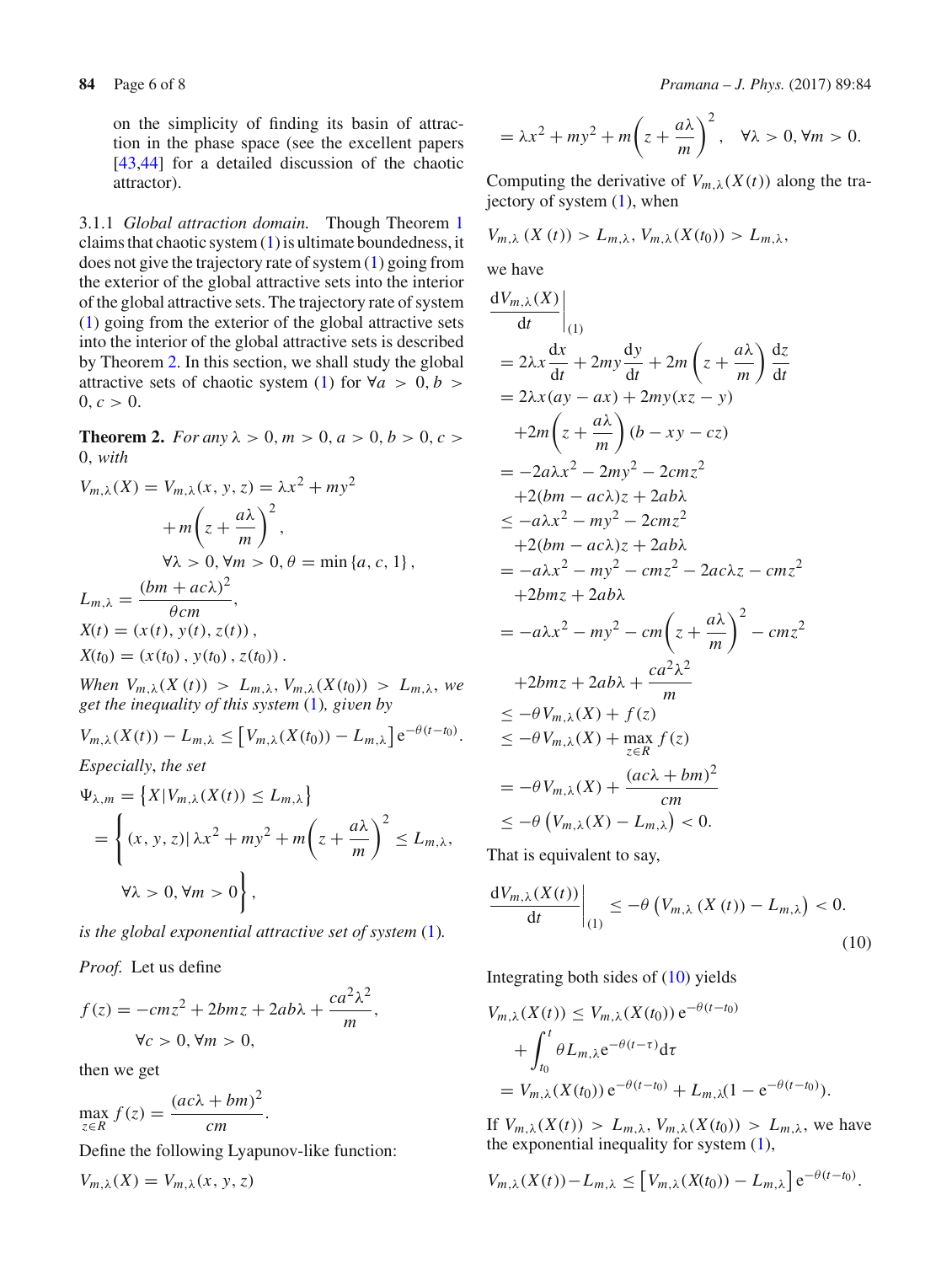By the definition, taking upper limit on both sides of the above inequality as  $t \rightarrow +\infty$  results in

$$
\overline{\lim}_{t\to+\infty}V_{m,\lambda}(X(t))\leq L_{m,\lambda}.
$$

That is to say, the following set

$$
\Psi_{\lambda,m} = \{ X | V_{m,\lambda}(X(t)) \le L_{m,\lambda} \}
$$
  
= 
$$
\left\{ (x, y, z) | \lambda x^2 + my^2 + m \left( z + \frac{a\lambda}{m} \right)^2 \le L_{m,\lambda}, \right\}
$$
  

$$
\forall \lambda > 0, \forall m > 0 \},
$$

is the global exponential attractive set of system [\(1\)](#page-1-1). This completes the proof.

*Remark* 3*.* Lyapunov stability theory can also be extended to study the global exponential attractive set and the stability of the neural network and the timevarying dynamic networks [\[45](#page-7-8)[–48\]](#page-7-9).

# <span id="page-6-9"></span>**4. Conclusions**

In this paper, some dynamical behaviours of a new Lorenz-like chaotic system are analysed both theoretically and numerically, including the ultimate boundedness, the invariant sets and the global attraction domain. Theoretical results show that this system has complex and interesting dynamics. The results in this paper may give the readers a new insight into chaos and the formation mechanism of the chaos. In addition, the results obtained in this paper are also very useful in engineering applications such as chaos control, chaos synchronization and estimating the Lyapunov dimension of the chaotic attractors. The homoclinic orbits and heteroclinic orbits of this system will be taken into consideration in the future work. Therefore, further research on this system is still important and insightful.

#### **Acknowledgements**

Fuchen Zhang is supported by National Natural Science Foundation of China (Grant No. 11501064), the Scientific and Technological Research Program of Chongqing Municipal Education Commission (Grant No. KJ1500605), the Research Fund of Chongqing Technology and Business University (Grant No. 2014- 56-11), China Postdoctoral Science Foundation (Grant No. 2016M590850) and the Program for University Innovation Team of Chongqing (Grant No. CXTDX201601026). Xiaofeng Liao is supported by the National Key Research and Development Program of China (Grant No. 2016YFB0800601), in part by the National Nature Science Foundation of China (Grant No. 61472331). The authors thank professors Min Xiao, College of Automation, Nanjing University of Posts and Telecommunications and Gaoxiang Yang, Department of Mathematics and Statistics, Ankang University, for their help. The authors wish to thank the editors and reviewers for their conscientious reading of this paper and their numerous comments for improvement which were extremely useful and helpful in modifying the paper.

### **References**

- <span id="page-6-0"></span>[1] E Lorenz, *J. Atmos. Sci.* **20**, 130 (1963)
- <span id="page-6-1"></span>[2] G Leonov, *Nonlinear Dyn*. **84**, 1055 (2016)
- [3] N Kuznetsov, T Alexeeva and G Leonov,*Nonlinear Dyn.* **85**, 195 (2016)
- [4] G Leonov, N Kuznetsov and T Mokaev, *Eur. Phys. J. Spec. Top*. **224**, 1421 (2015)
- [5] F Zhang, Y Shu and H Yang, *Commun. Nonlinear Sci. Numer. Simul*. **16**, 1501 (2011)
- <span id="page-6-7"></span>[6] G Leonov, *J. Appl. Math. Mech*. **65**, 19 (2001)
- <span id="page-6-8"></span>[7] G Leonov, A Bunin and N Koksch, *Z. Angew. Math. Mech*. **67**, 649 (1987)
- [8] G Leonov, *Phys. Lett. A* **379**, 524 (2015)
- [9] G Leonov, *Phys. Lett. A* **376**, 3045 (2012)
- <span id="page-6-5"></span>[10] V Bragin, V Vagaitsev, N Kuznetsov and G Leonov, *J. Comput. Syst. Sci. Int*. **50**, 511 (2011)
- [11] G Leonov and N Kuznetsov, *Int. J. Bifurc. Chaos Appl. Sci. Eng*. **23**, 1330002 (2013)
- <span id="page-6-6"></span>[12] G Leonov, N Kuznetsov, M Kiseleva, E Solovyeva and A Zaretskiy, *NonlinearDyn.* **77**, 277 (2014)
- [13] H Liu and X Wang, *Opt. Commun.* **284**, 3895 (2011)
- [14] F Zhang, C Mu, S Zhou and P Zheng, *Disc. Cont. Dyn. Syst. Ser. B* **20**, 1261 (2015)
- [15] E Elsayed, *Math. Comput. Model*. **55**, 378 (2012)
- <span id="page-6-3"></span>[16] G Leonov and N Kuznetsov, *Appl. Math. Comput*. **256**, 334 (2015)
- [17] G Leonov, *Dokl. Math.* **86**, 850 (2012)
- [18] E Elsayed, *Comput. Anal. Appl*. **15**, 73 (2013)
- [19] X Wang and M Wang, *Physica A* **387**, 3751 (2008).
- [20] X Wang and M Wang, *Chaos* **17(3**), 033106 (2007)
- [21] Y Zhang and X Wang, *Appl. Soft Comput*. **26**, 10 (2015)
- <span id="page-6-2"></span>[22] Y Zhang and X Wang, *Inf. Sci.* **273**, 329 (2014)
- <span id="page-6-4"></span>[23] Y Niu, X Wang, M Wang and H Zhang*, Commun. Nonlinear Sci. Numer. Simul.* **15**, 3518 (2010)
- [24] X Wang and J Song, *Commun. Nonlinear Sci. Numer. Simul.* **14**, 3351 (2009)
- [25] X Wang and Y He, *Phys. Lett. A* **372**, 435 (2008)
- [26] A Khan and Shikha, *Pramana J. Phys*. **88**, 91 (2017)
- [27] Y Feng and W Pan, *Pramana J. Phys*. **88**, 62 (2017)
- [28] A Khan, D Khattar and N Prajapati, *Pramana J. Phys*. **88**, 47 (2017)
- [29] K Sudheer and M Sabir, *Pramana J. Phys*. **88**, 40 (2017)
- [30] C Wang, H Xia and L Zhou, *Pramana J. Phys*. **88**, 34 (2017)